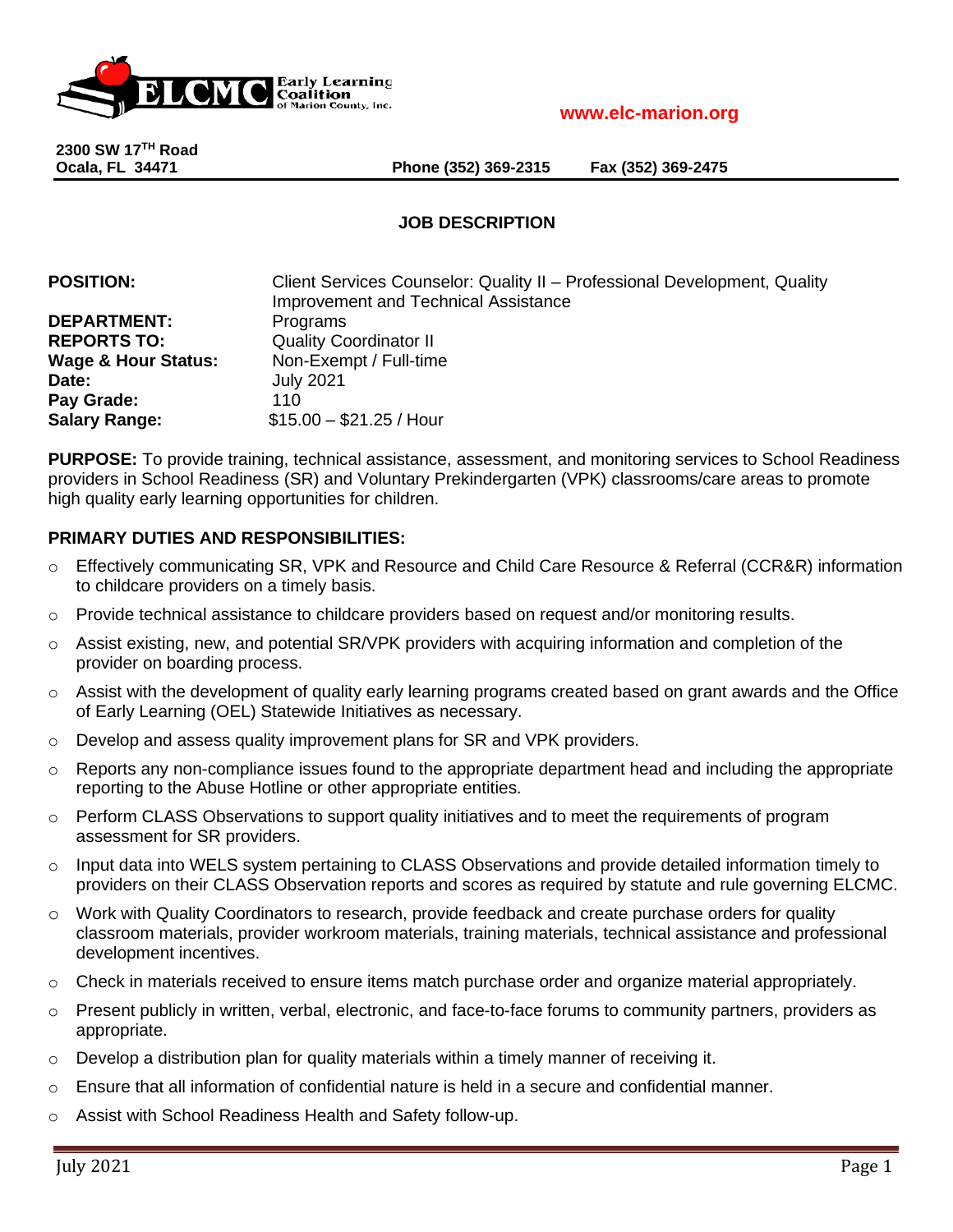

**2300 SW 17TH Road**

**Ocala, FL 34471 Phone (352) 369-2315 Fax (352) 369-2475**

- $\circ$  Coordinates with necessary ELCMC Departments to develop a year-long professional development needs analysis and plan based on monitoring outcome trends, DCF Licensing requirements for childcare providers, School Readiness Health and Safety requirements, best practices across the field of early learning, and other relevant data.
- $\circ$  Coordinates every aspect of professional development opportunity for childcare providers available through the Early Learning Coalition including, but not limited to researching topics, planning and execution of professional development training sessions, coordinating training registration, following up on participant needs after training is conducted based on Core Competencies or early learning and the ELCMC Plan.
- o Work with Quality Coordinators to facilitate new provider orientation.
- $\circ$  Responsible for coordinating and maintaining the Provider Workroom schedule, material inventory, maintenance.
- o Work with Quality Coordinator to develop Provider Meeting, Newsletter, and social media content.
- $\circ$  Respond to requests for information from clients/providers timely and within the client confidentially guidelines.
- $\circ$  Interpreting and effectively communicating Coalition policies verbally and in writing.
- $\circ$  Attend, and assist with, a minimum of three community outreach events annually outside regularly scheduled operating hours of the Coalition, including evenings and weekends.
- $\circ$  Attend a minimum of two professional development trainings annually as approved by your department officer.
- $\circ$  Contribute to a harmonious working environment and support staff in the promotion of Coalition strategies and goals.

## **SECONDARY DUTIES:**

- $\circ$  Determine eligibility of SR and VPK Providers. Assist with contracting procedures as necessary.
- o Maintain the Coalition side of the OEL Provider Services Portal and ensure continuous compliance throughout fiscal year.
- $\circ$  Immediately report to management questionable documentation identified during the monthly reimbursement and auditing process.
- $\circ$  Verify provider attendance rosters for accuracy and ensures/applies coalition payment policies are followed when recording attendance for payment purposes as needed.
- $\circ$  Review electronic files that have been uploaded to the shared company file or the Statewide Information System.
- $\circ$  Performs audits, as assigned by supervisor by analyzing source documentation to ensure accuracy and completeness.
- $\circ$  Reconciles source documentation to the provider invoice and payment details.
- $\circ$  Works with management to establish, implement, monitor, and revise processes as needed with internal customers/departments.
- Verify SR and VPK program childcare enrollment/attendance certification corresponds with daily sign in/out sheets of contracted providers for accuracy of payment.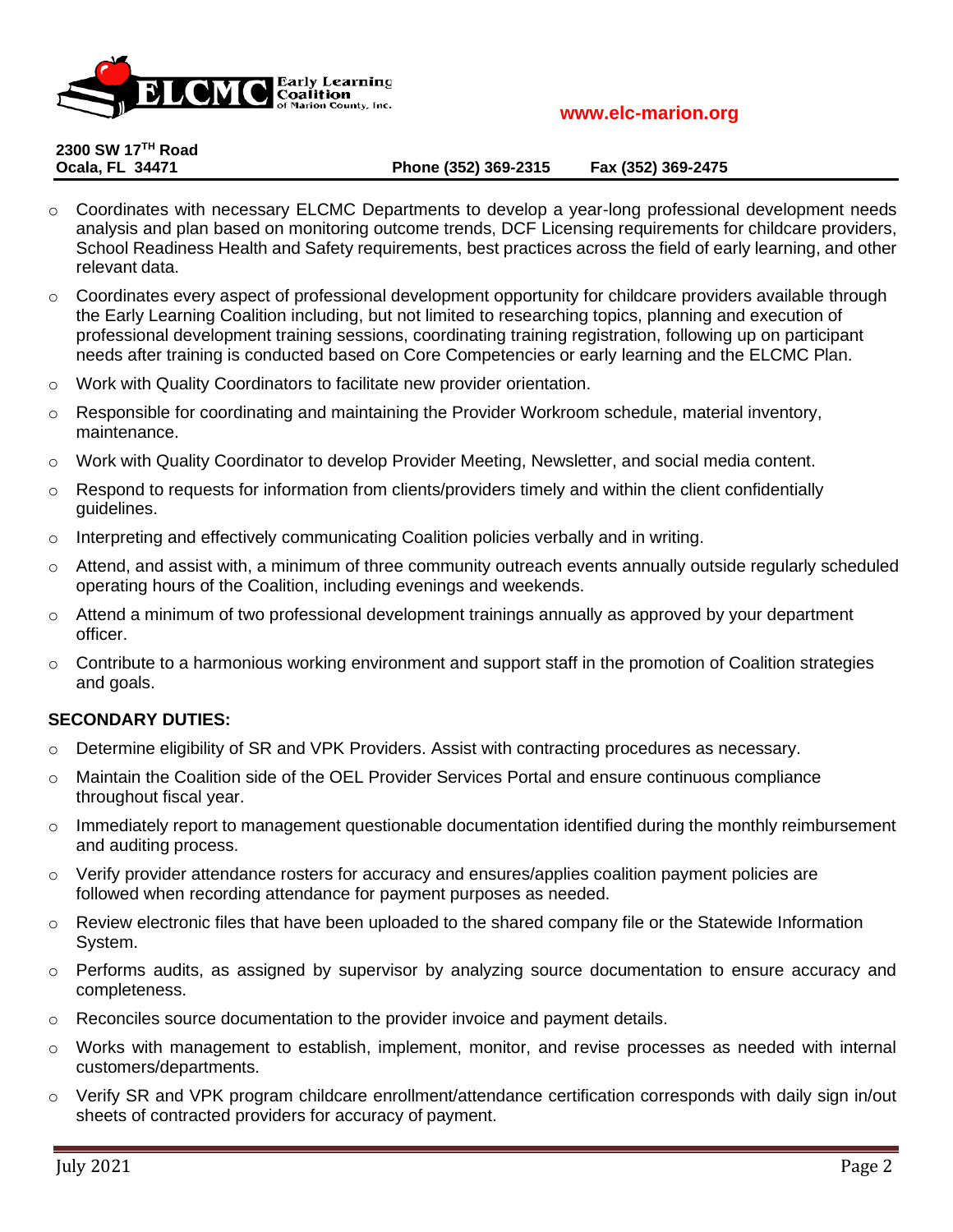

# **2300 SW 17TH Road**

#### **Ocala, FL 34471 Phone (352) 369-2315 Fax (352) 369-2475**

- o Conduct on-site monitoring of contracted School Readiness/VPK providers to ensure compliance with contractual requirements.
- o Assist providers with the implementation of Teaching Strategies GOLD Child Assessment for school readiness children.
- $\circ$  Provide telephone consultations with parents and educates on the documentation needed for SR and VPK eligibility.
- $\circ$  Assist with customer service and phone answering in the front office as needed.

# **MINIMUM QUALIFICATIONS:**

# **Education and Experience:**

Associates degree in relevant area preferred. High school diploma or equivalent with a minimum of three years' work in a business, office, case management or early childhood setting.

Attainment of the following Certifications required by a date to be determined by the Chief Program Officer:

- Classroom Assessment Scoring System Observer Certification Infant, Toddler, Pre-K tools
- Child Care Resource & Referral Specialist Evaluation Certification (CCR&R Certification)

# **Knowledge, Skills and Abilities:**

Familiarity with the private childcare community in Marion County is a plus.

Ability to speak, interpret and translate Spanish is a positive asset for the position.

In addition, preference will be given to applicants with knowledge and experience in the areas of:

- Developmentally appropriate practices in early childhood education
- Teacher training and curriculum development and implementation
- Preparation of lesson plans and teaching materials
- Experience with the CLASS Observation tool, Ages and Stages Questionnaire, and Teaching Strategies GOLD
- Direct knowledge of early education and childcare in Marion County.

Maintain schedule flexibility to support periodic evening and weekend trainings/events.

# **Requirements:**

While performing the duties of this job, the employee is regularly required to stand; walk; sit for extensive periods of time; use hands and fingers to operate a computer and telephone keyboard and calculator; reach with hands and arms; and stoop, kneel or crouch. In addition, the employee will occasionally lift and/or move up to 50 lbs.

Must submit to and pass a local and national background screening, including fingerprinting.

Must have a valid Florida Driver's License, good driving record, and automobile insurance.

Must have reliable transportation.

Must submit to and pass a drug screening.

Must maintain a valid CPR/First Aid Certification.

Telecommute eligible, if applicable.

Ability to work flexible hours/schedule, (i.e., occasional Saturday/Sunday and evening hours) on occasions and ability to work off-site in different settings throughout the community.